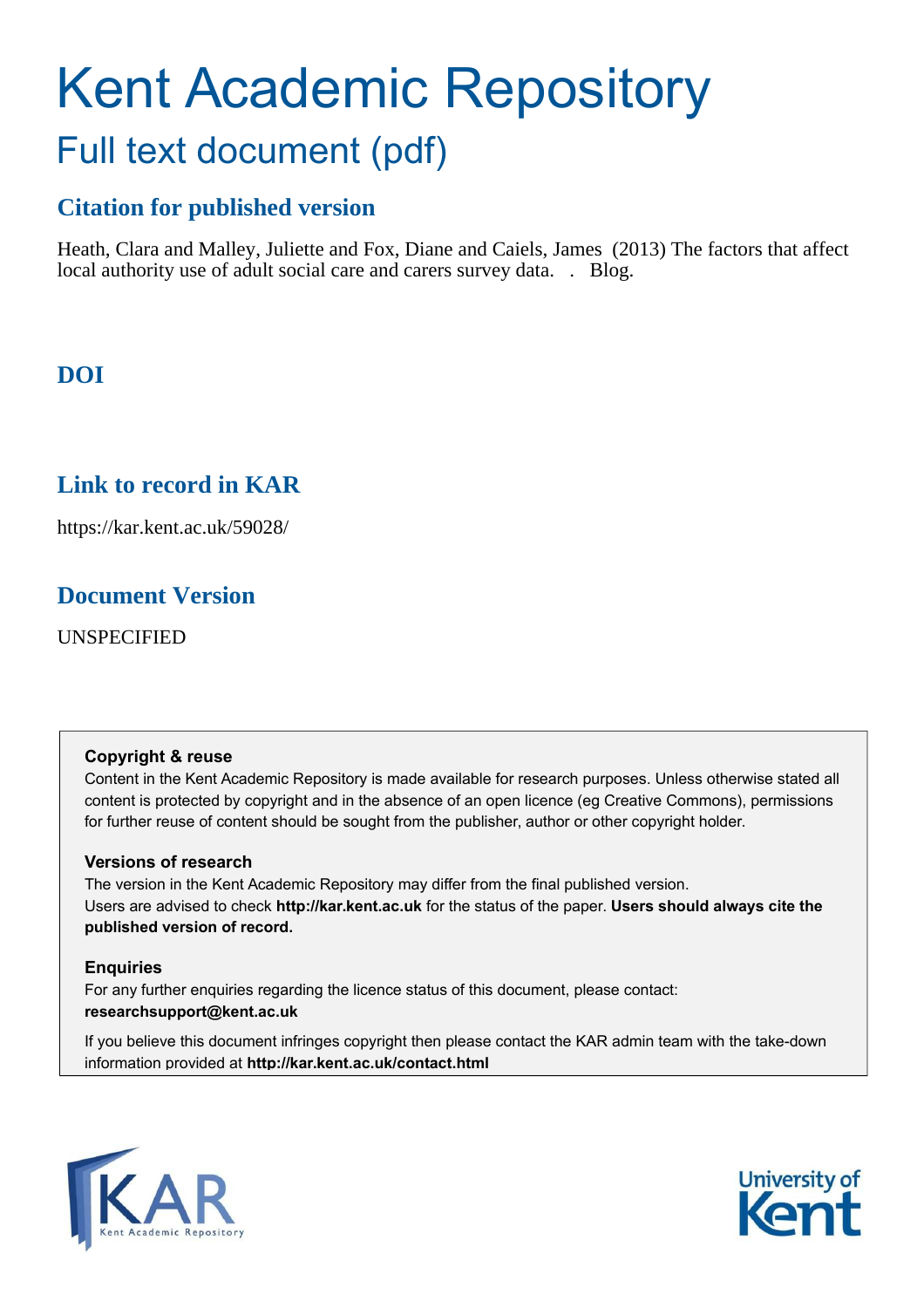# **BLOG 2: THE FACTORS THAT AFFECT LOCAL AUTHORITY USE OF ADULT SOCIAL CARE AND CARERS DATA**

In the second of a series of three blogs, the MAX project team summarise the preliminary findings from the online survey about the factors that currently enable or prevent local authority staff from making full use of the information from the Adult Social Care Survey (ASCS) and Personal Social Services Survey of Adult Carers in England (PSS SACE) data. We would love to know what you think so please provide feedback via this blog or by email to [maxproject@kent.ac.uk.](mailto:maxproject@kent.ac.uk)

# **TIME AND RESOURCES**

The respondents were divided over whether time and resources were an issue but it is clear from the data shown in Figure 1 below and the comments provided in the online survey that both factors  $-$  in particular, time act as barriers to making full use of the survey data for many local authorities. Over half of the respondents maintained that their organisation dedicate sufficient resources (e.g. relevant support staff, such as data inputters, and the unrestricted use of appropriate software and analytical tools) to help them analyse and report data for local purposes (ASCS  $N = 50/91$  [11 strongly agree; 39 agree]; PSS SACE  $N =$ 51/91 [11 strongly agree; 40 agree]). Slightly less than half of the respondents, however, asserted that they are not given adequate time to analyse and report the data for local use (ASCS & PSS SACE N =  $43/91$  [8 strongly agree; 35 agree]).

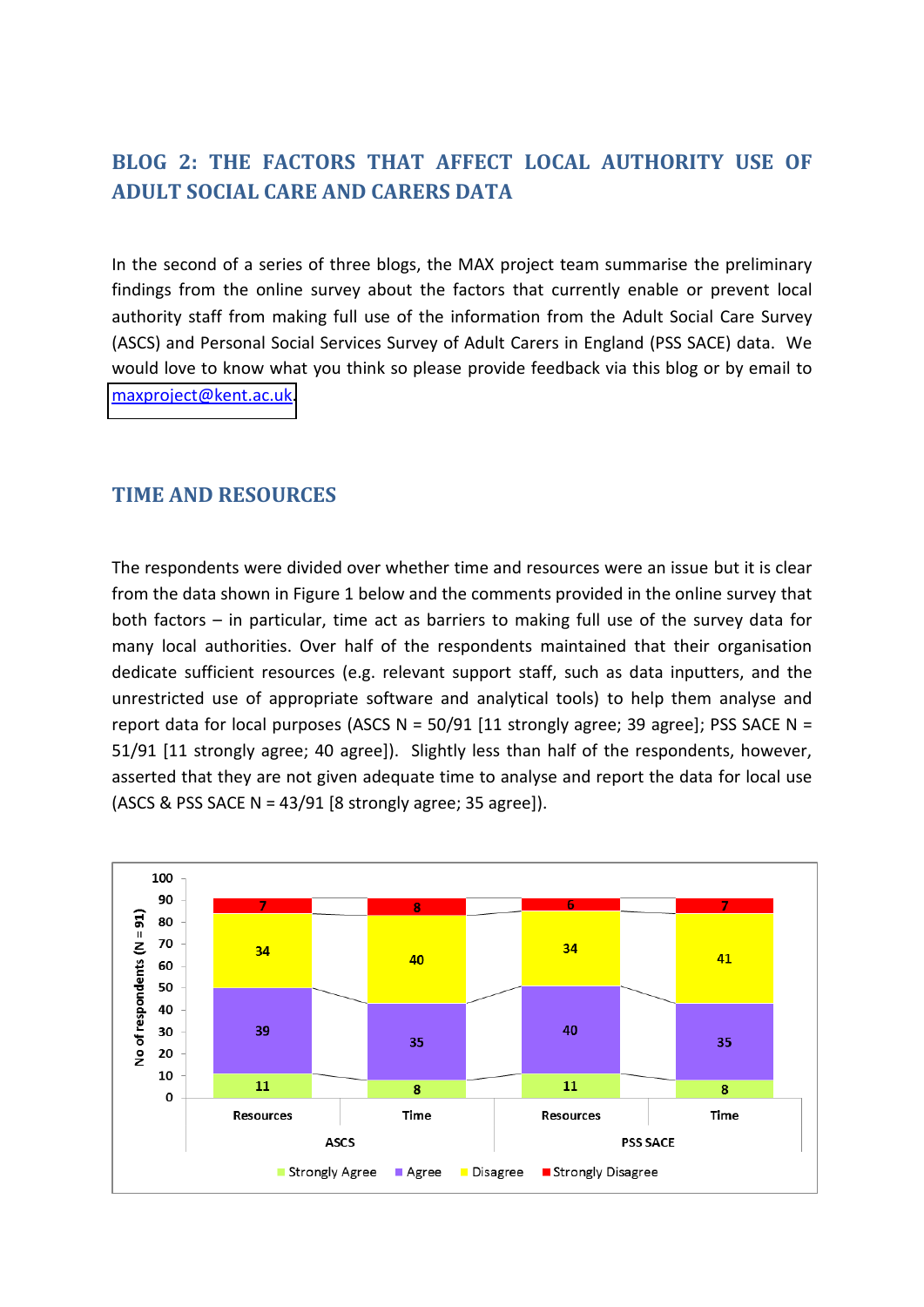#### **Figure 1: Time and resource issues by survey type (N=91)**

**[Time: My organisation dedicates sufficient resources to analyse and report data (beyond what is required for completing the data return); Resources: There is adequate time to analyse and report the data (beyond what is required for completing the data return)]** 

Of the considerable number of respondents who disagreed with the statement that "my organisation dedicates sufficient resources to analyse and report the data (beyond what is required for completing the data return)" (ASCS  $N = 41/91$  [7 strongly disagree; 34 disagree]; PSS SACE N = 40/91 [6 strongly disagree; 34 disagree]), access to specialist software, such as SPSS, and to suitably trained analysts (needed to fully utilise the data by cross-tabulating questions and identifying statistically significant relationships between variables) was frequently cited as the specific resources lacking. Interestingly, several respondents, whilst noting time and/or resource issues, highlighted the value of having a dedicated person to take ownership of the data and ensure that comprehensive analysis was conducted. Whilst many organisations would struggle to allocate a member of their team to this role on a full time basis, the assignment of these responsibilities to a single person (as opposed to a team or a number of people) may help to optimise existing resources.

Of the even larger group of respondents who do not feel they are given adequate time to analyse and report the data (ASCS N =  $48/91$  [8 strongly disagree; 40 disagree]; PSS SACE N = 48/91 [7 strongly disagree; 41 disagree]), many commented on the time-consuming nature of the activities associated with the surveys (e.g. the cleaning of the data, the compilation of results into spreadsheets). The administration of the survey itself, for example, was identified as a factor that affected other aspects of the survey process: "it is so time *consuming and resource intensive to administer the survey that the most important part (the*  results) often warrants less attention". The regularity of both the ASCS and PSS SACE was also noted on numerous occasions, with some respondents claiming that both were conducted too frequently  $-$  and should, perhaps, be carried out on alternate years (although, as we discuss below, for different reasons other respondents stated that the surveys were not frequent enough). Finally, numerous respondents stressed the fact that operational staff and managers were too busy dealing with day to day demands and managing multiple, and often conflicting, priorities to give the survey analysis the attention it required. At this stage of the project, therefore, it is unclear whether the reported time barriers are due to the surveys, the excessive pressures placed on LA staff or a combination of both.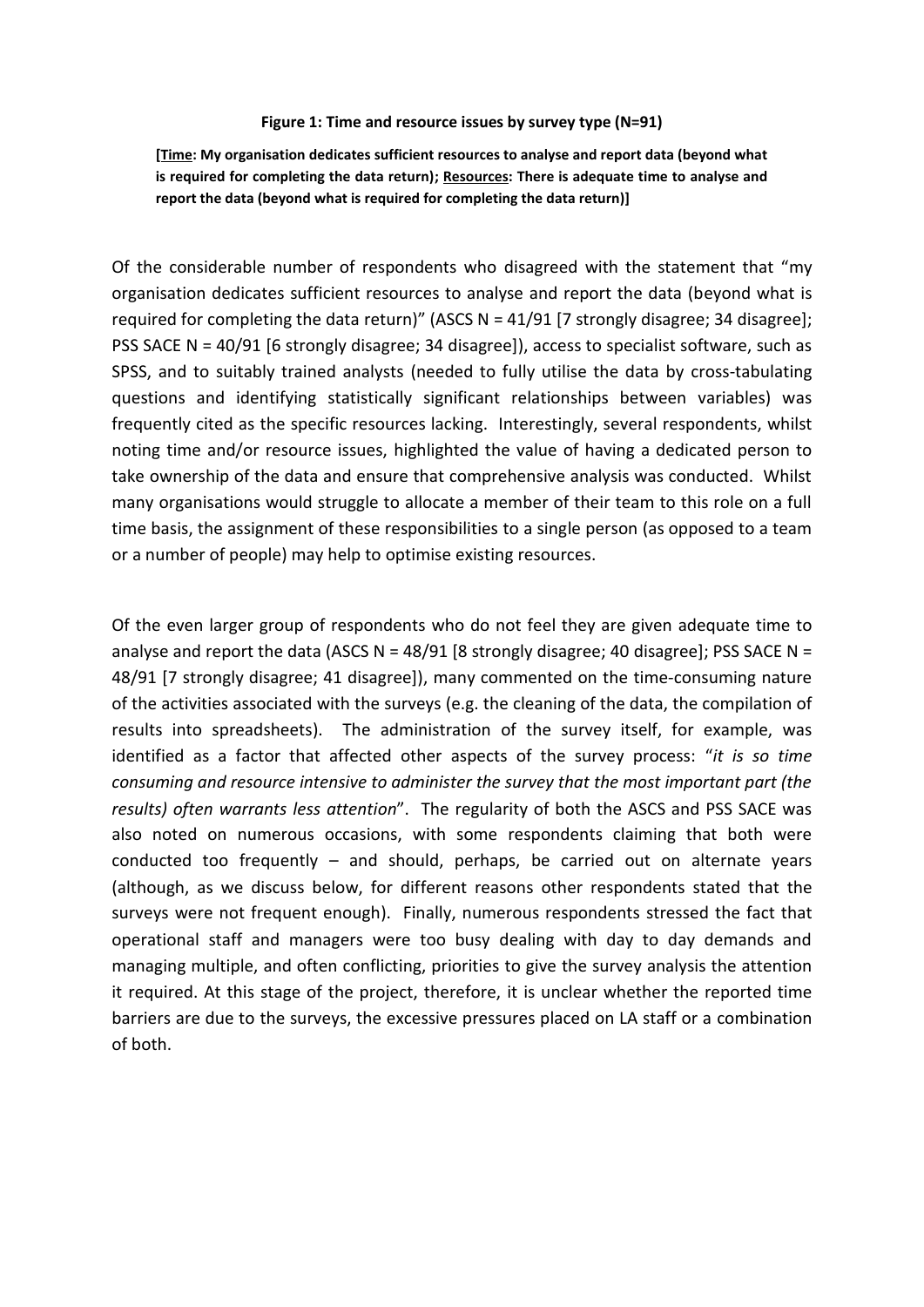# **STAFF GROUPS DIFFER IN THEIR SUPPORT OF AND INTEREST IN THE SURVEYS**

According to the online survey respondents, senior managers and analysts / research staff are generally very supportive of the ASCS and PSS SACE: the majority rejected the statement "senior management does not see the value of using the surveys" (ASCS N = 70/91 [14 strongly disagree; 56 disagree]; PSS SACE N = 72/91 [14 strongly disagree; 58 disagree]) and also maintained that "the survey is seen as important by analysts / research staff" (ASCS N = 82/91 [17 strongly agree; 65 agree]; PSS SACE N =  $71/91$  [16 strongly agree; 65 agree]). Front line staff, however, did not appear to share this enthusiasm and were considered by over half of the respondents to not be interested in the surveys (ASCS  $N = 55/91$  [6 strongly agree; 49 agree]; PSS SACE N = 48/91 [4 strongly agree; 44 agree]). The internal reporting of the purpose of and results from the surveys were problematic for some organisations: for instance, "although front line staff are interested in the survey, they may not always be *aware of where to find results or how this information has been used"*. This may serve to explain to some extent this lack of interest among certain local authority staff.



**Figure 2: Comparison of interest in and support of the ASCS by staff group (N = 91). Please note that scales marked \* have been reversed to facilitate graphical comparisons**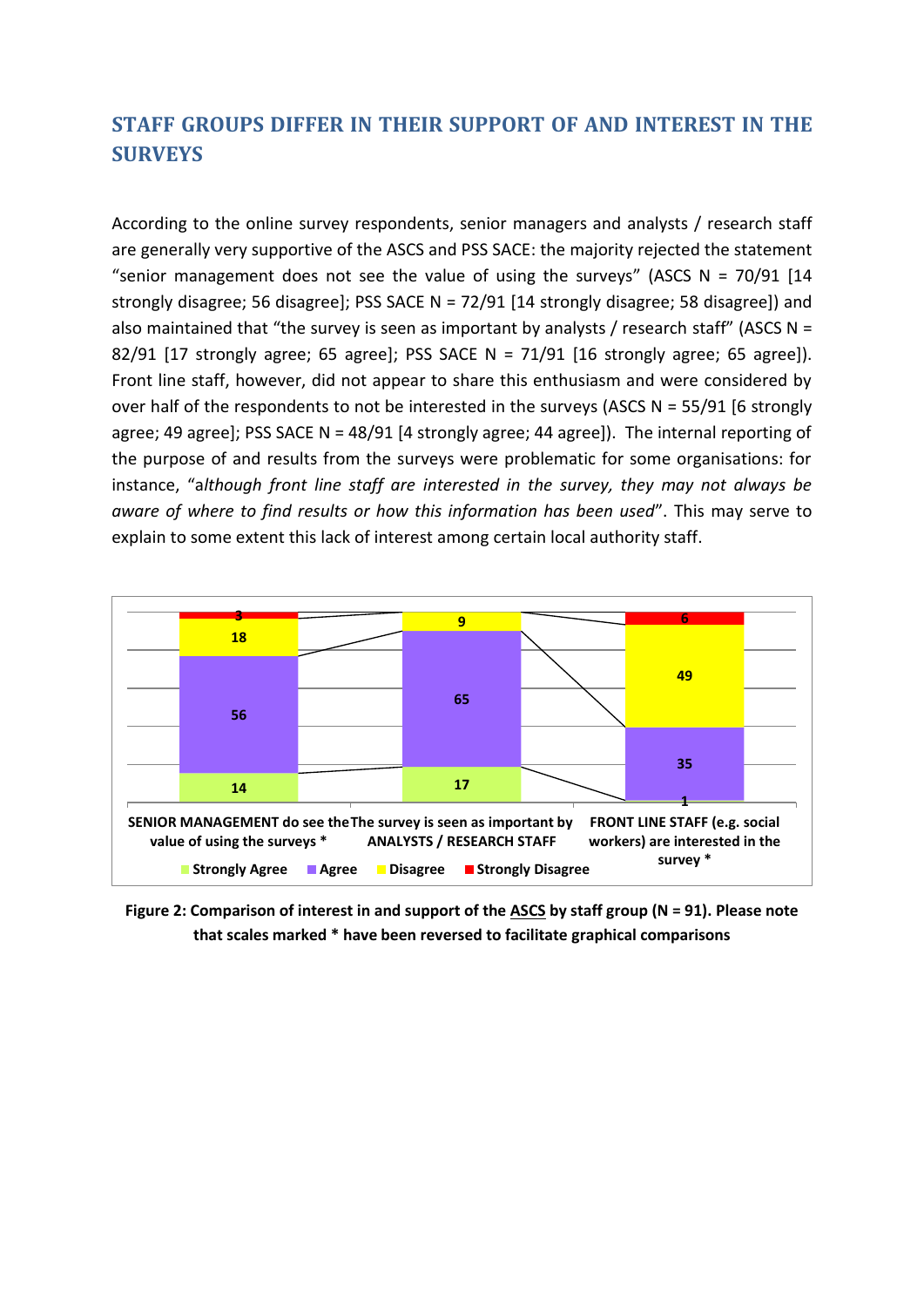

**Figure 3 Comparison of interest in and support of the PSS SACE by staff group (N = 91). Please note that scales marked \* have been reversed to facilitate comparisons** 

Whilst senior managers and analysts / research staff are generally supportive of both surveys, it appears that front line staff are more interested in the PSS SACE than the ASCS (43/91 and 36/91 respondents disagreed with the statement that front line staff were not interested in the PSS SACE and ASCS respectively). It is not clear from the supporting comments why this may be. The differences in the level of in support for each survey will be explored further in the follow up telephone interviews.

# **LIMITATIONS OF THE SURVEY DATA**

Many of the online survey respondents provided detailed descriptions of the factors that prevent or enable them from making full use of the ASCS and PSS SACE data. These comments highlight a number of perceived limitations associated with the survey method and questionnaire  $-$  broad questions, fit with performance monitoring schedules, timeliness, ethical concerns, sample size for in-depth analysis, and representativeness. The frequency at which such comments were made would suggest that these issues are a significant barrier to making full use of the survey data. Sampling, confidentiality, timeliness and fit with performance monitoring will be explored separately at the end of this section, but the rest of these issues can be organised into broad themes that focus on: the depth and specificity of the questions; the lack of qualitative data (in the ASCS); and the impact of these shortcomings on interpreting and applying the findings.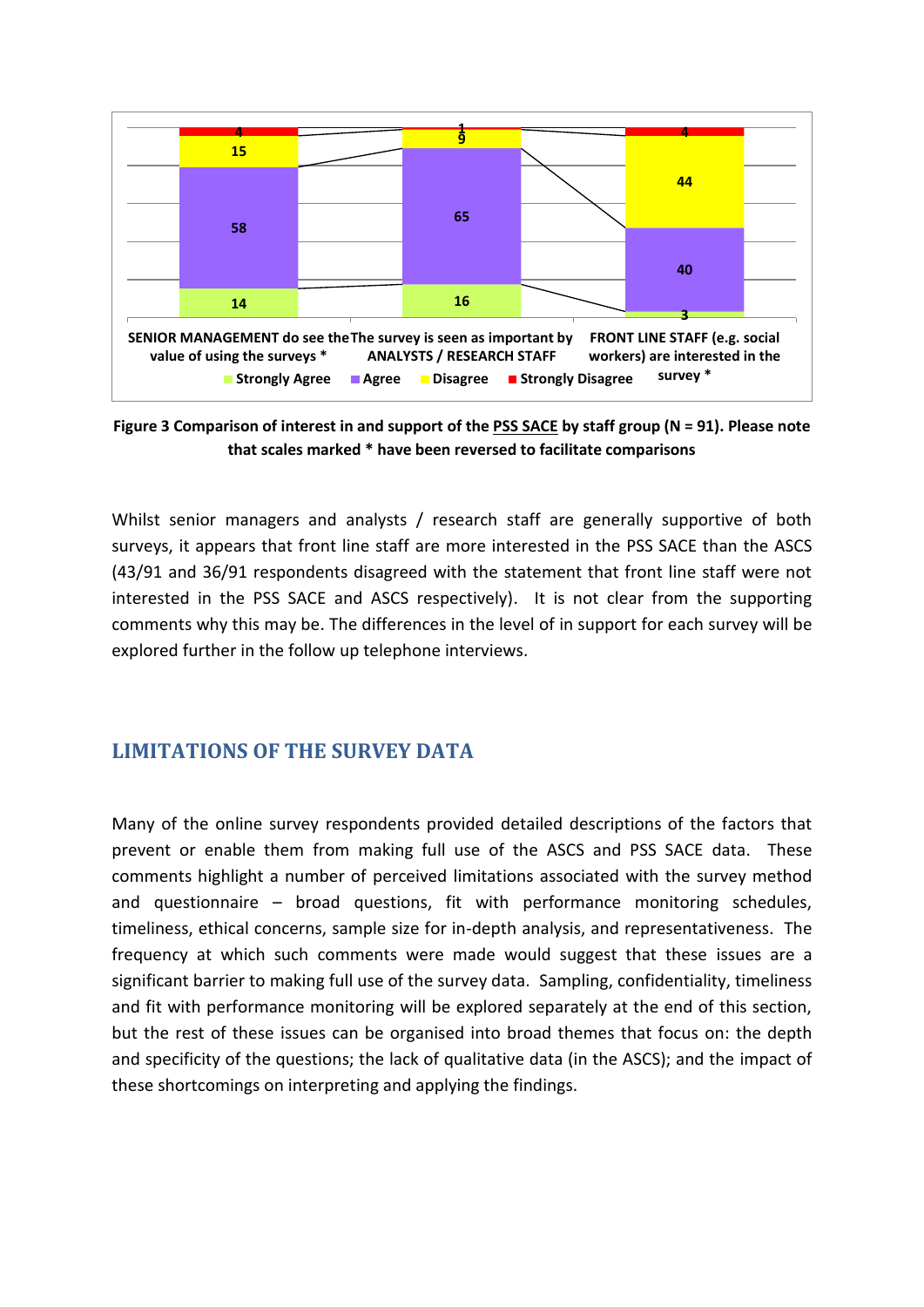## THE NATURE OF THE OUESTIONS: TOO BROAD TO BE ACTIONABLE?

Despite a sizeable portion of online survey respondents claiming that the data from the ASCS and PSS SACE feeds into policy and practice within their organisation to some extent (ASCS N= 76/100; PSS SACE = 60/93) or a lot (ASCS: 13/100; PSS SACE 18/100), and "is a good fit with local research priorities" (ASCS  $N = 51/91$  [3 strongly agree; 48 agree]; PSS SACE N = 56/91 [6 strongly agree; 50 agree]) many still felt that the survey questions are too generic and vague, and not sufficiently specific enough to inform changes in policy or practice. For example,

"The intelligence the surveys provides is not, on the whole, sufficiently reliable to be strong evidence for change in practice/policy"

"(ASCS) The broad nature of questions leads itself to being interesting / informative around certain policy issues. However, for practice related feedback, the questions would need to be more specific"

# THE NATURE OF THE RESULTS: NOT ENOUGH QUALITATIVE DATA TO INFORM **ACTION?**

Similarly, online survey respondents often mentioned the lack of qualitative data provided by the ASCS and PSS SACE, and suggested that additional space for comments be incorporated into the survey design to help local authorities fully understand their results and identify, and be confident with, the actions that they need to take to improve local service delivery and outcomes:

"It is difficult to identify the reasons or triggers as to why respondents answer the way they do"

"It tells us what people think, but not why they think it"

"It is not easy to understand why clients select a certain answer without commentary..... a number of assumptions had to be made which in my view doesn't really help service improvement".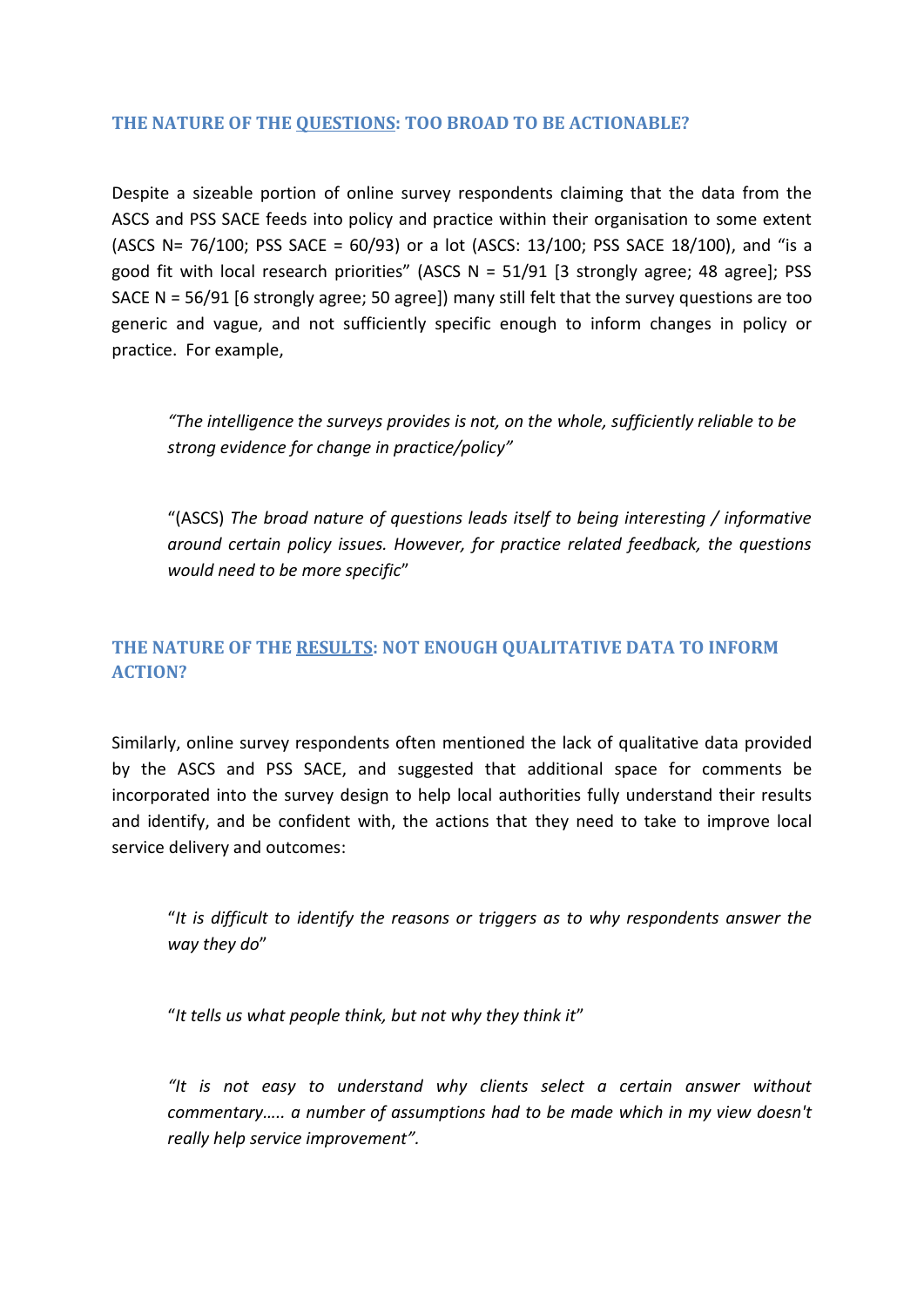As several respondents commented on the richness of the data provided by the PSS SACE, it seems that this particular critique is aimed at the ASCS but we will clarify this in the follow up telephone interviews.

## **INTERPRETING AND APPLYING SURVEY DATA**

Due to these methodological issues, many respondents reported experiencing difficulties in translating and applying the survey data to the local context. It seems that many LA staff are understandably wary of taking actions for service improvement based on 'vague' information about the outcome state of service users, and that their preference for more qualitative data may be driven by their need to understand the rationale behind respondents' answers before changing their local practice and / or policy.

*If is too difficult to see what we can do to change outcomes, the survey results only serve as a pointer to problem areas which then need further research to find out the underlying problems..ざ*

"Lack of clarity in interpreting what actions are needed to address poor outcomes"

"The results do not show 'why' people have answered the way that they do which *makes it difficult to specifically change policy and practice based around the results of the survey".* 

Although, it appears from such feedback that respondents had generally negative views about questions focused on outcomes, one respondent noted that the inclusion of such questions, notably those from the Adult Social Care Outcomes Toolkit (ASCOT) [\[http://www.pssru.ac.uk/ascot/\]](http://www.pssru.ac.uk/ascot/)"provides an impetus to understand the results that didn't *exist previously*". There is clearly a balance to be struck between the types of questions – outcomes-focused, practice-oriented, open responses and closed structured response – contained within the surveys and it may be that the reason the PSS SACE is used more extensively than the ASCS (19% of respondents claimed that their organisations used the PSS SACE "a lot" compared to 13% for the ASCS) is because it strikes the balance better: this survey produces both types of data and contains more practice orientated questions than the ASCS, and is therefore easier to interpret and use as a basis for action. It is worth noting here that local authorities do, in fact, have the option of adding comments boxes and additional questions to both survey designs. Indeed, adding supplementary questions to the surveys was identified by several online survey respondents as a means of producing more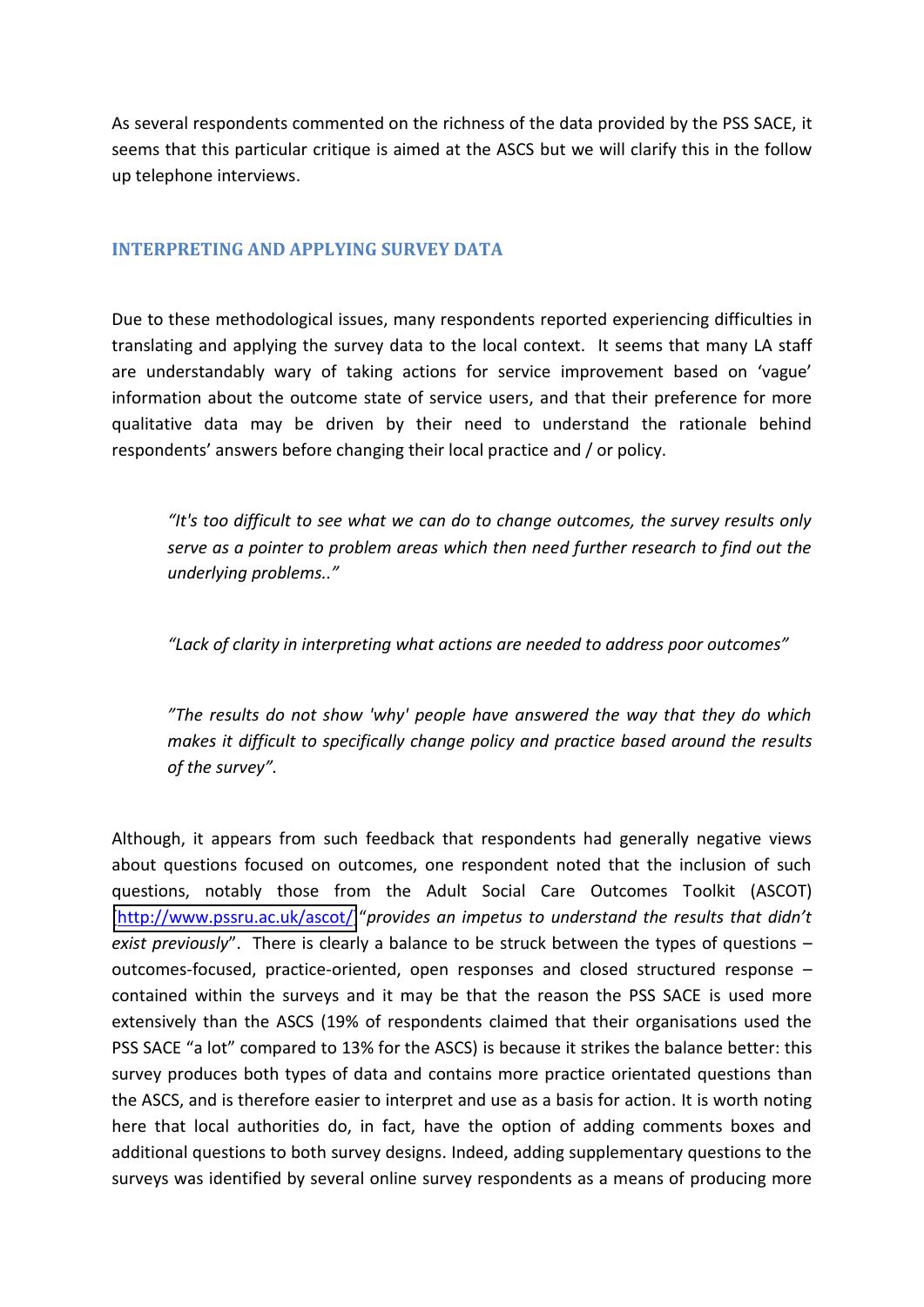useful data. However, bearing in mind the negative effect that survey length can have on response rates, the decision to add questions needs to be balanced against the need to gather an adequate number of responses.

## **OTHER LIMITATIONS OF THE SURVEY DATA**

Whilst most respondents claimed that their **samples** were sufficiently large to facilitate the required analysis, others felt their samples were too small or not representative of their service user and/or carer population and, as a result, prevented them from breaking down and analysing the survey data by client group or provider.

The **anonymity of respondents** was an issue for some organisations: for example, さ*confidentiality requirements have prevented us from drilling down to the source of some issues which have been identified via the survey"*. Whilst local authorities have access to the personal details of the survey respondents (e.g. their name and address) they can only contact them if there is a safety issue or serious concern (e.g. the respondent has indicated that they are being harmed). LAs are sometimes frustrated that they are unable to enquire about particular comments or request the information needed to uncover underlying problems in service provision. The assurances made to respondents about their anonymity when taking part in surveys, often enables them to make remarks they would not feel comfortable making through other feedback methods, so their anonymity should always be preserved, unless a risk of harm is indicated.

**The need to remove individuals who lack capacity to respond** was highlighted as a problem as "there is a tension between inclusivity to give service users a voice, if they can respond with help, and removing those who lack capacity". Whilst it is currently not feasible to include individuals who lack capacity in the ASCS and PSS SACE, a new project being conducted by QORU "Developing methods for wider inclusion of people with severe intellectual, communication and cognitive impairments" [\(http://www.qoru.ac.uk/\)](http://www.qoru.ac.uk/) hopes to develop tools to enable the experiences of such individuals to be included within survey and other research.

Although as we identified above, from the perspective of having enough time for analysis some respondents felt the surveys were conducted too frequently, from another perspective surveys are not conducted regularly enough. As several respondents noted, performance data is usually monitored on a monthly basis, which means there is not a good **fit between the annual ASCS and biennial PSS SACE data and performance monitoring**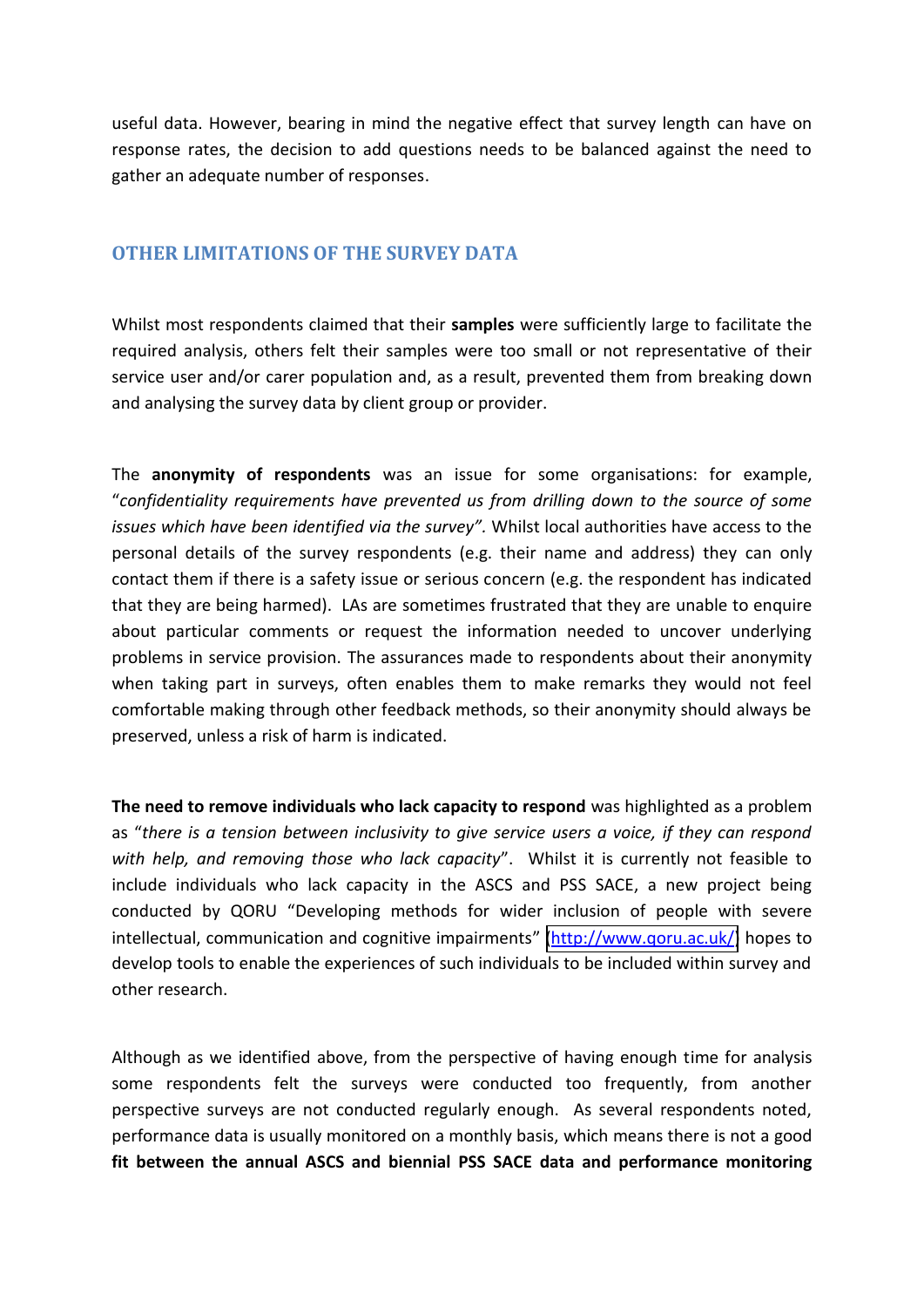**schedules**.This can mean the survey data receives less attention than other, more regularly updated data:

*さSenior staff are still more comfortable with activity indicators updated monthly, something that gets updated once a year tends not to get noticed"* 

**Timeliness:** the delay between conducting the surveys and the release of the full data set by the HSCIC was raised by numerous respondents with one stating that *"the results are seen* as no longer relevant by the time they are released and reported to boards".

*さThere is too much of a delay between conducting the survey, and data being released. In reality this means that much of the support for and knowledge of the survey that has been drummed up in the lead up to it and during the fieldwork, has slipped away and the results are seen as no longer relevant by the time they are released and reported to boardsざ*

The actual timings for the surveys were also cited as significant barriers. The results, for example, are received after some local authorities have set their budgets which means that "instead of (the surveys) informing priorities or spending, they can only realistically tweak them". Another respondent referred to the order of the surveys and the time limits imposed on the analysis of the PSS SACE (carers' survey) by the need to submit the ASCS data return.

# **SO, WHAT DO THESE FINDINGS TELL US?**

In summary, the online survey results discussed thus far suggest that whilst the majority of local authority managers and research staff/analysts both value, and are supportive of, the ASCS and PSS SACE, time and resourcing issues, and the perceived shortcomings of the individual surveys often act as barriers to making use of the data. A wide range of difficulties have been highlighted  $-$  as would be expected in the early stages of a project of this kind, which was set up to address particular issues and problems. However, respondents have also provided descriptions of how their local authorities currently use the data. The results suggest there is scope for increasing the use of the survey data and an opportunity for knowledge exchange between organisations (e.g. to share good working practices and ways of overcoming the shortcomings of the survey for local purposes).